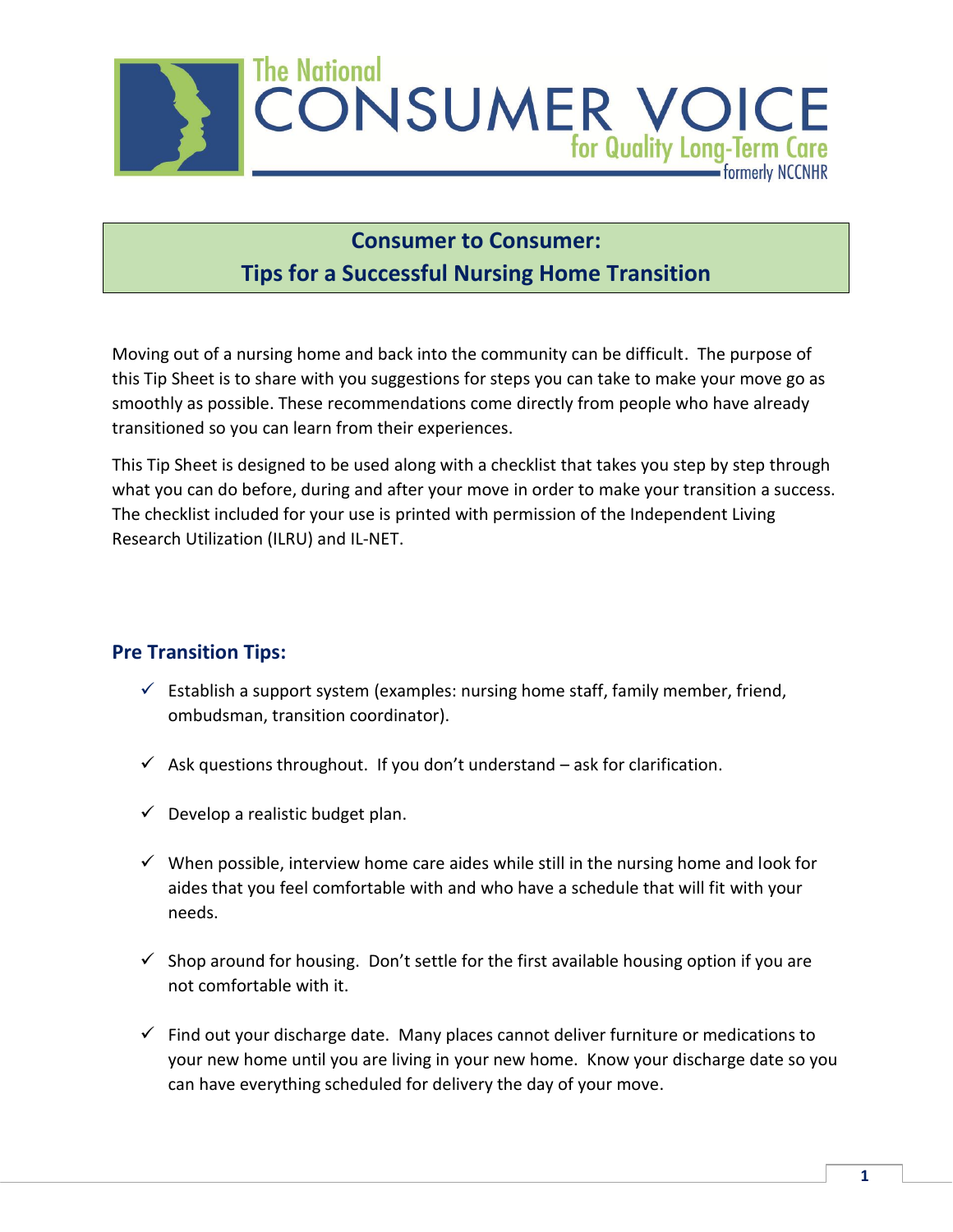- $\checkmark$  Apply for local transportation services as soon as possible. Commonly known as "paratransit," each state is required to provide transportation services to people with disabilities.
- $\checkmark$  Collect and organize your important documents: birth certificate, Social Security card, state identification card, Medicaid and Medicare cards.
- $\checkmark$  Notify the postal service of the change of address. This can be done for a small fee online or for free by filling out a change of address form from your local post office or mail carrier. You can also call 1-800-ASK-USPS (1-800-275-8777).
- $\checkmark$  Apply for food stamps and/or food delivery, such as Meals on Wheels.
- $\checkmark$  Remind your nursing home that they should give you enough medication for 30 days when you move out. Make sure you also have all your prescriptions as a backup plan.
- $\checkmark$  Locate a primary care doctor and set up your medications so they are delivered to your door.

## **Post Transition Tips:**

- $\checkmark$  Get out into the community as much as possible. Stay active in the community and do activities that make you happy.
- $\checkmark$  Be social. Keep in touch with loved ones and friends in person, on the phone, or by computer.
- $\checkmark$  Watch your budget. Make your dollars stretch and keep an eye on what you can/cannot afford.
- $\checkmark$  Train your personal care staff and self-direct your care needs.
- $\checkmark$  Locate or create a support group.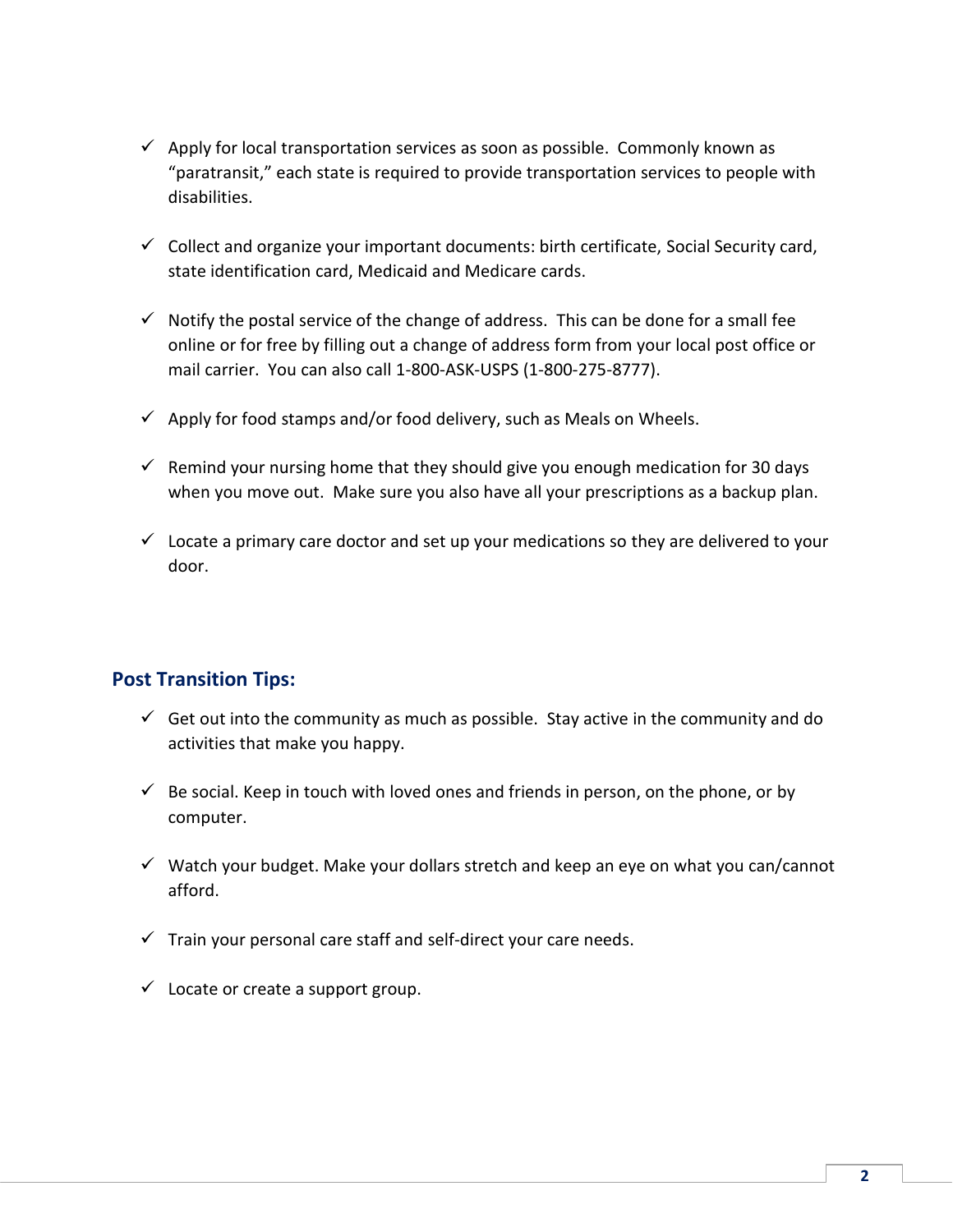## **Transition Checklist**

| Two - Three Months Prior to the Move |                                                              |  |  |  |
|--------------------------------------|--------------------------------------------------------------|--|--|--|
| <b>Issues</b>                        | <b>Task</b>                                                  |  |  |  |
| <b>Planning Issues</b>               | Determine scope of planning<br>1)                            |  |  |  |
|                                      | 2) Decide planning method                                    |  |  |  |
|                                      | Initiate plan<br>3)                                          |  |  |  |
|                                      | 4) Identify possible barriers, e.g., outstanding bills,      |  |  |  |
|                                      | substance abuse problems, etc.                               |  |  |  |
| <b>Health</b>                        | 1) Create list of supplies and medical equipment needs       |  |  |  |
|                                      | Complete OT evaluation and order equipment and/or<br>2)      |  |  |  |
|                                      | seek funding                                                 |  |  |  |
| <b>Housing</b>                       | Review type of housing, location and other preferences<br>1) |  |  |  |
|                                      | Locate housing<br>2)                                         |  |  |  |
|                                      | Get on waiting lists<br>3)                                   |  |  |  |
|                                      | List needs (furniture, supplies, etc.)<br>4)                 |  |  |  |
|                                      | 5) Begin looking for resources                               |  |  |  |
| <b>Transportation</b>                | Apply for public transportation ID<br>1)                     |  |  |  |
|                                      | Explore options for transportation training<br>2)            |  |  |  |
|                                      | 3)<br>Use public transportation                              |  |  |  |
| <b>Daily Living</b>                  | 1) Determine which tasks will require assistance             |  |  |  |
|                                      | Determine if training and therapies are needed for<br>2)     |  |  |  |
|                                      | maximum independence                                         |  |  |  |
| <b>Personal</b>                      | Get Social Security Administration report to determine<br>1) |  |  |  |
| <b>Finance</b>                       | income post-discharge                                        |  |  |  |
|                                      | 2) Assess other income                                       |  |  |  |
|                                      | Identify personal debts<br>3)                                |  |  |  |
|                                      | Develop personal budget<br>4)                                |  |  |  |
| <b>Social</b>                        | Begin community activities. Seek to build community<br>1)    |  |  |  |
| <b>Recreation</b>                    | relationships (e.g. places of worship, clubs, friends, etc.) |  |  |  |
|                                      | 2) Consider center for independent living peer support       |  |  |  |
| <b>Employment</b>                    | Think about as a possible planning issue<br>1)               |  |  |  |
|                                      |                                                              |  |  |  |
|                                      | <b>One Month Prior to the Move</b>                           |  |  |  |
| <b>Issues</b>                        | <b>Task</b>                                                  |  |  |  |
| <b>Planning Issues</b>               | <b>Review Plan</b><br>1)                                     |  |  |  |
|                                      | Create to-do lists for yourself and your advocate<br>2)      |  |  |  |
|                                      | Start contact person/phone list<br>3)                        |  |  |  |
| <b>Health</b>                        | Set up community doctor appointment one to three days<br>1)  |  |  |  |
|                                      | post discharge                                               |  |  |  |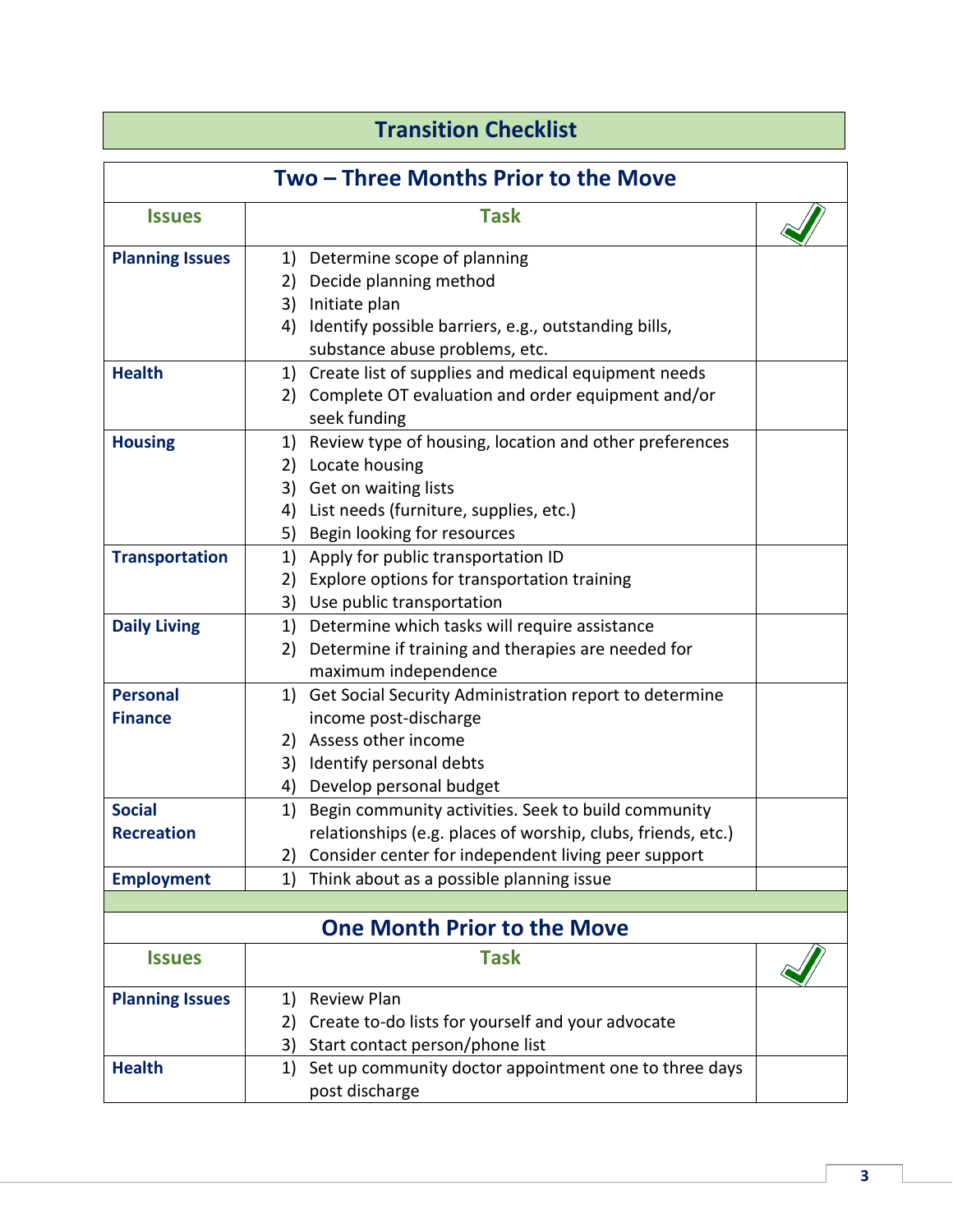|                        | Determine source and procedure for obtaining medical<br>2)           |  |
|------------------------|----------------------------------------------------------------------|--|
|                        | supplies. Find out how soon order can be places                      |  |
| <b>Housing</b>         | 1) Solicit donations for needed household items and                  |  |
|                        | furniture                                                            |  |
|                        | Start securing or arranging for others to secure items<br>2)         |  |
|                        | 3) Complete change of address with postal service                    |  |
| <b>Transportation</b>  | Make arrangements for transportation from nursing<br>1)              |  |
|                        | home to your home                                                    |  |
|                        | 2) Check on status of ID card                                        |  |
| <b>Daily Living</b>    | Determine hours of assistance required. Select care<br>1)            |  |
|                        | providers                                                            |  |
|                        | 2) Contact your state's oversight agency and schedule                |  |
|                        | evaluation for home help services                                    |  |
|                        | If there are any unmet equipment needs, seek funding<br>3)           |  |
| <b>Personal</b>        | Resolve personal debts<br>1)                                         |  |
| <b>Finance</b>         | Determine money that will be required for the move and<br>2)         |  |
|                        | enlist advocate to seek community resources                          |  |
| <b>Social</b>          | Continue community activities: Expand to other places<br>1)          |  |
| <b>Recreation</b>      |                                                                      |  |
|                        |                                                                      |  |
|                        | <b>One Week Prior to the Move</b>                                    |  |
|                        |                                                                      |  |
| <b>Issues</b>          | <b>Task</b>                                                          |  |
| <b>Planning Issues</b> | Review plan and update to-do list<br>1)                              |  |
|                        | Review move schedule<br>2)                                           |  |
|                        | 3)<br>Develop emergency contact list, copy to key people             |  |
| <b>Health</b>          | Assure timely delivery of supplies and equipment<br>1)               |  |
|                        | If hospital bed is required, set up delivery date<br>2)              |  |
|                        | Change address with established doctors and<br>3)                    |  |
|                        | Medicaid/insurance company                                           |  |
| <b>Housing</b>         | 1) Set up utilities and phone service                                |  |
|                        | Notify SSA, Medicaid worker, bank, etc. of address<br>2)             |  |
|                        | change                                                               |  |
|                        | Move belongings, if possible<br>3)                                   |  |
|                        | Review and prioritize what is still needed<br>4)                     |  |
| <b>Daily Living</b>    | Determine personal assistant schedule. Make list of<br>1)            |  |
|                        | personal assistant tasks                                             |  |
|                        | Finalize arrangements with state personal assistant<br>2)            |  |
|                        | oversight agency and providers                                       |  |
|                        | Food stamp application<br>3)                                         |  |
| <b>Personal</b>        | Notify SSA and other agencies of address change<br>1)                |  |
| <b>Finance</b>         | Review budget<br>2)<br>Set up bank account near community home<br>3) |  |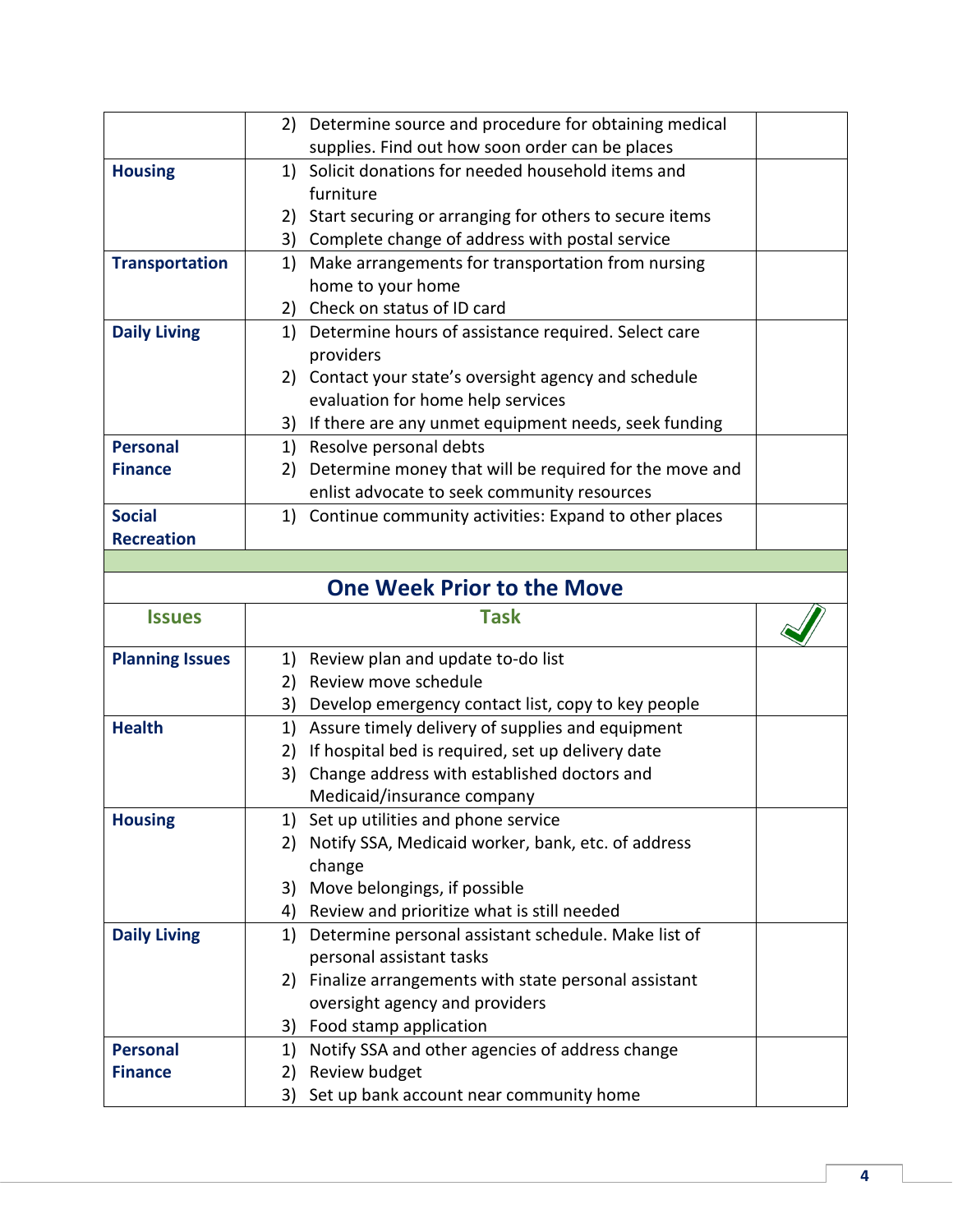| <b>Social</b>                         | 1) Continue activities, peer support                              |  |  |  |  |
|---------------------------------------|-------------------------------------------------------------------|--|--|--|--|
| <b>Recreation</b>                     |                                                                   |  |  |  |  |
|                                       |                                                                   |  |  |  |  |
| <b>One-Two Days Prior to the Move</b> |                                                                   |  |  |  |  |
| <b>Issues</b>                         | <b>Task</b>                                                       |  |  |  |  |
| <b>Planning Issues</b>                | Make shopping list for food and personal items.<br>1)             |  |  |  |  |
|                                       | Determine who will do the shopping                                |  |  |  |  |
|                                       | Review move schedule and update to-do list<br>2)                  |  |  |  |  |
| <b>Health</b>                         | Confirm delivery of supplies, etc.<br>1)                          |  |  |  |  |
|                                       | Select pharmacy<br>2)                                             |  |  |  |  |
|                                       | Obtain and fill prescriptions<br>3)                               |  |  |  |  |
| <b>Housing</b>                        | Confirm utility and phone hook-ups<br>1)                          |  |  |  |  |
|                                       | Buy phone, if needed. Ensure phone service is working<br>2)       |  |  |  |  |
| <b>Transportation</b>                 | Confirm discharge transportation<br>1)                            |  |  |  |  |
| <b>Daily Living</b>                   | Confirm initial visits and schedule with personal assistant<br>1) |  |  |  |  |
|                                       | Obtain keys for personal assistance<br>2)                         |  |  |  |  |
|                                       | Obtain food and personal items adequate for several<br>3)         |  |  |  |  |
|                                       | days (Check food banks)                                           |  |  |  |  |
| <b>Personal</b>                       | 1) Set up automatic deposit for SSI/SSDI checks (1-800-772-       |  |  |  |  |
| <b>Finance</b>                        | 1213)                                                             |  |  |  |  |
|                                       |                                                                   |  |  |  |  |
|                                       |                                                                   |  |  |  |  |
|                                       | Day of the Move                                                   |  |  |  |  |
| <b>Issues</b>                         | <b>Task</b>                                                       |  |  |  |  |
| <b>Planning Issues</b>                | Meet at facility to review discharge instructions<br>1)           |  |  |  |  |
|                                       | Update to-do list<br>2)                                           |  |  |  |  |
| <b>Health</b>                         | Obtain discharge instructions<br>1)                               |  |  |  |  |
|                                       | 2) Obtain from facility medications and supplies                  |  |  |  |  |
|                                       | 3) Review emergency contact list and procedures                   |  |  |  |  |
| <b>Housing</b>                        | Set up home. Involve as many support people as possible<br>1)     |  |  |  |  |
| <b>Daily Living</b>                   | Review emergency procedures and back up plans<br>1)               |  |  |  |  |
| <b>Personal</b>                       | If possible, have some cash available for unforeseen<br>1)        |  |  |  |  |
| <b>Finance</b>                        | expenses                                                          |  |  |  |  |
| <b>Social</b>                         | Meet neighbors and community support persons, as<br>1)            |  |  |  |  |
| <b>Recreation</b>                     | desired                                                           |  |  |  |  |
|                                       |                                                                   |  |  |  |  |
|                                       | <b>First Week After the Move</b>                                  |  |  |  |  |
| <b>Issues</b>                         | <b>Task</b>                                                       |  |  |  |  |
| <b>Planning Issues</b>                | Review plan and outcomes<br>1)                                    |  |  |  |  |